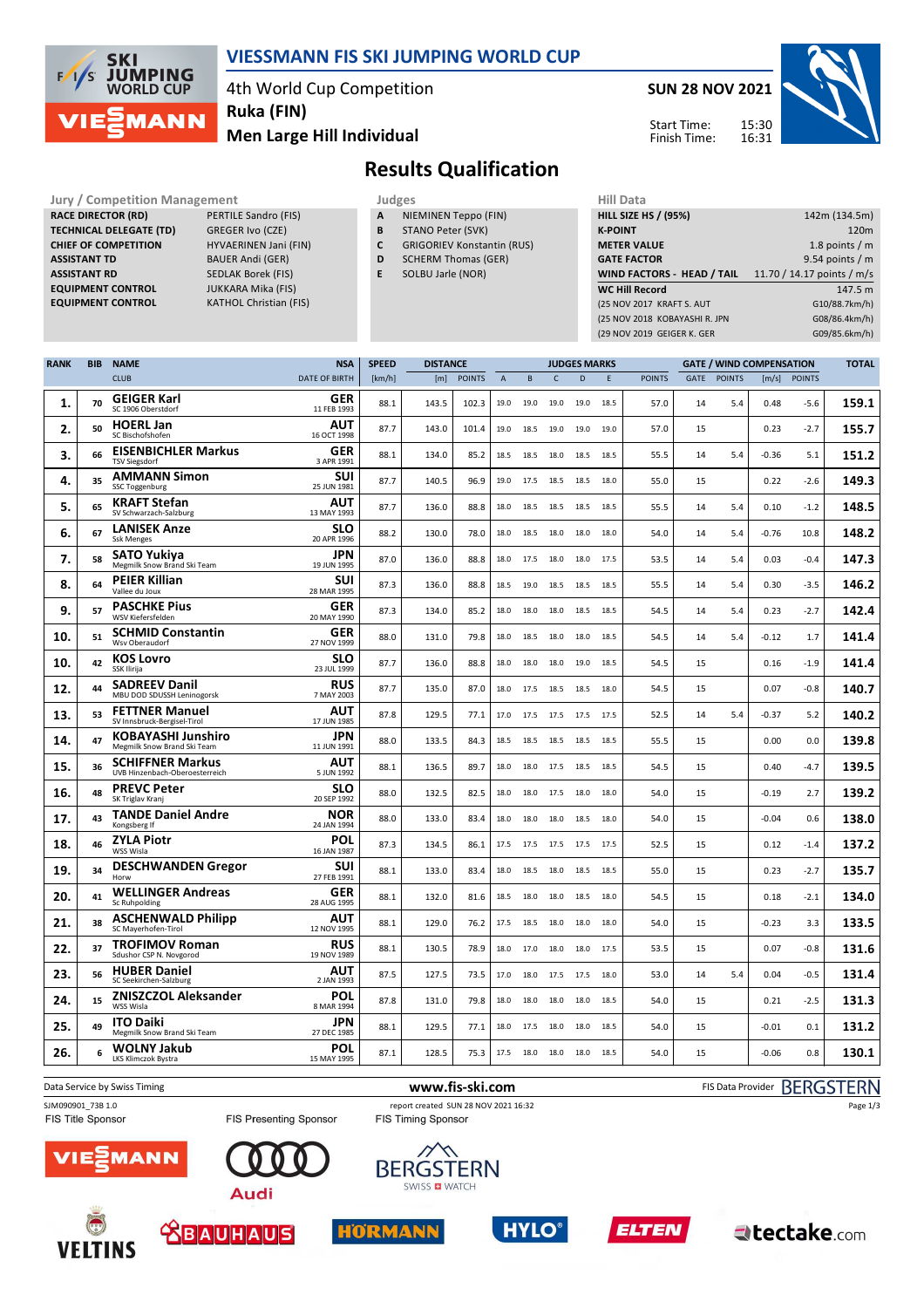

4th World Cup Competition

**SKI JUMPING**<br>WORLD CUP  $F/1/S$ **MANN** 

**Men Large Hill Individual Ruka (FIN)**

**SUN 28 NOV 2021**

Start Time: Finish Time:



## **Results Qualification**

| <b>RANK</b>          | <b>BIB</b>     | <b>NAME</b>                                              | <b>NSA</b>                | <b>SPEED</b> | <b>DISTANCE</b> |               |                | <b>JUDGES MARKS</b> |           |                              |      | <b>GATE / WIND COMPENSATION</b> |      |               |         |               | <b>TOTAL</b> |
|----------------------|----------------|----------------------------------------------------------|---------------------------|--------------|-----------------|---------------|----------------|---------------------|-----------|------------------------------|------|---------------------------------|------|---------------|---------|---------------|--------------|
|                      |                | <b>CLUB</b>                                              | <b>DATE OF BIRTH</b>      | [km/h]       | [m]             | <b>POINTS</b> | $\overline{A}$ | B                   | C         | D                            | E    | <b>POINTS</b>                   | GATE | <b>POINTS</b> | [m/s]   | <b>POINTS</b> |              |
| 27.                  | 63             | <b>PREVC Cene</b><br>Sk Triglav kranj                    | SLO<br>12 MAR 1996        | 87.4         | 129.0           | 76.2          | 18.0           | 17.5                | 17.5      | 18.0                         | 18.0 | 53.5                            | 14   | 5.4           | 0.47    | $-5.5$        | 129.6        |
| 27.                  | 45             | <b>KUBACKI Dawid</b><br>TS Wisla Zakopane                | POL<br>12 MAR 1990        | 88.3         | 130.0           | 78.0          | 18.5           | 18.0                | 18.0      | 18.5                         | 18.0 | 54.5                            | 15   |               | 0.25    | $-2.9$        | 129.6        |
| 29.                  | 31             | <b>TSCHOFENIG Daniel</b><br>SV Achomitz-Zahomc           | AUT<br>28 MAR 2002        | 88.1         | 128.0           | 74.4          | 18.0           | 17.5                | 17.5      | 17.5                         | 17.5 | 52.5                            | 15   |               | $-0.13$ | 1.8           | 128.7        |
| 30.                  | 59             | <b>JOHANSSON Robert</b><br>Soere Aal IL                  | NOR<br>23 MAR 1990        | 87.2         | 125.5           | 69.9          | 17.5           | 18.5                | 17.5      | 17.5                         | 17.5 | 52.5                            | 14   | 5.4           | $-0.06$ | 0.8           | 128.6        |
| 31.                  | 60             | <b>STOCH Kamil</b><br>KS Eve-nement Zakopane             | <b>POL</b><br>25 MAY 1987 | 87.4         | 125.5           | 69.9          | 17.0           | 18.5                | 18.5      | 18.0                         | 17.5 | 54.0                            | 14   | 5.4           | 0.19    | -2.2          | 127.1        |
| 32.                  | 33             | <b>VILLUMSTAD Fredrik</b><br><b>SKIMT</b>                | <b>NOR</b><br>21 MAR 1999 | 87.9         | 125.5           | 69.9          | 18.0           | 17.5                | 18.0      | 18.0                         | 17.5 | 53.5                            | 15   |               | $-0.05$ | 0.7           | 124.1        |
| 33.                  | 27             | <b>BOYD-CLOWES Mackenzie</b><br>Altius Nordic Ski Club   | CAN<br>13 JUL 1991        | 88.5         | 126.5           | 71.7          | 17.0           | 17.5                | 17.5      | 17.0                         | 17.5 | 52.0                            | 15   |               | 0.26    | -3.0          | 120.7        |
| 34.                  | 17             | <b>FANNEMEL Anders</b><br>Hornindal II                   | <b>NOR</b><br>13 MAY 1991 | 87.7         | 124.0           | 67.2          | 17.0           |                     | 17.0 17.0 | 17.0                         | 16.5 | 51.0                            | 15   |               | $-0.16$ | 2.3           | 120.5        |
| 35.                  | 9              | <b>POLASEK Viktor</b><br>Nove Mesto-Dukla                | CZE<br>18 JUL 1997        | 87.7         | 125.5           | 69.9          | 17.5           | 18.0                | 17.5      | 18.0                         | 17.5 | 53.0                            | 15   |               | 0.22    | -2.6          | 120.3        |
| 36.                  | 55             | LEYHE Stephan<br>SC Willingen                            | <b>GER</b><br>5 JAN 1992  | 88.0         | 122.0           | 63.6          | 17.0           | 17.0                | 17.0      | 17.0                         | 17.5 | 51.0                            | 14   | 5.4           | 0.16    | $-1.9$        | 118.1        |
| 37.                  | 30             | ZOGRAFSKI Vladimir<br><b>NSA</b>                         | <b>BUL</b><br>14 JUL 1993 | 87.5         | 121.5           | 62.7          | 17.5           |                     |           | 17.5 17.5 17.0 17.0          |      | 52.0                            | 15   |               | $-0.12$ | 1.7           | 116.4        |
| 38.                  | 32             | <b>PETER Dominik</b><br>Am Bachtel wald                  | <b>SUI</b><br>30 MAY 2001 | 88.0         | 121.5           | 62.7          | 17.0           | 17.0                | 17.0      | 17.0                         | 17.0 | 51.0                            | 15   |               | $-0.11$ | 1.6           | 115.3        |
| 39.                  | 61             | <b>ZAJC Timi</b><br>SSK Ljubno BTC                       | <b>SLO</b><br>26 APR 2000 | 87.4         | 115.0           | 51.0          | 17.0           |                     | 18.0 17.0 | 16.5                         | 17.0 | 51.0                            | 14   | 5.4           | $-0.48$ | 6.8           | 114.2        |
| 40.                  | 29             | SATO Keiichi<br>Megmilk Snow Brand Ski Team              | JPN<br>27 JUL 1997        | 88.0         | 120.0           | 60.0          | 17.0           | 16.5                | 17.5      | 17.0                         | 17.0 | 51.0                            | 15   |               | $-0.14$ | 2.0           | 113.0        |
| 41.                  | 52             | <b>LINDVIK Marius</b><br>Raelingen Skiklubb              | <b>NOR</b><br>27 JUN 1998 | 87.4         | 115.5           | 51.9          | 16.5           |                     |           | 17.5 16.5 16.5 17.0          |      | 50.0                            | 14   | 5.4           | $-0.31$ | 4.4           | 111.7        |
| 42.                  | 39             | <b>KYTOSAHO Niko</b><br>Paimion urheilijat               | <b>FIN</b><br>18 DEC 1999 | 88.0         | 120.0           | 60.0          | 16.0           | 17.0                |           | 15.5 15.5 15.0               |      | 47.0                            | 15   |               | $-0.29$ | 4.1           | 111.1        |
| 43.                  | 54             | <b>FORFANG Johann Andre</b><br><b>Tromsoe Skiklub</b>    | <b>NOR</b><br>4 JUL 1995  | 87.5         | 118.0           | 56.4          | 16.0           | 17.5                | 16.5      | 16.5                         | 16.5 | 49.5                            | 14   | 5.4           | 0.19    | -2.2          | 109.1        |
| 44.                  | 20             | <b>BRESADOLA Giovanni</b><br>C.S. ESERCITO               | ITA<br>17 FEB 2001        | 87.6         | 120.0           | 60.0          | 16.0           | 17.0                | 17.0      | 17.0                         | 17.0 | 51.0                            | 15   |               | 0.21    | -2.5          | 108.5        |
| 45.                  | 11             | <b>MANKOV Ilya</b><br>Sdushor Nizhniy Tagil              | <b>RUS</b><br>17 MAR 2003 | 87.1         | 118.0           | 56.4          | 17.0           | 17.0                | 17.5      | 17.0                         | 17.0 | 51.0                            | 15   |               | 0.03    | -0.4          | 107.0        |
| 46.                  | 10             | <b>FOUBERT Valentin</b><br>C.S courchevel                | <b>FRA</b><br>17 AUG 2002 | 87.6         | 120.0           | 60.0          | 17.0           | 17.5 17.5           |           | 17.0 17.0                    |      | 51.5                            | 15   |               | 0.47    | -5.5          | 106.0        |
| 47.                  | $\overline{2}$ | <b>AIGRO Artti</b><br>Pohjakotkas                        | <b>EST</b><br>29 AUG 1999 | 87.6         | 116.5           | 53.7          | 15.5           | 16.5                | 16.5      | 16.5                         | 17.0 | 49.5                            | 15   |               | $-0.14$ | 2.0           | 105.2        |
| 48.                  | 40             | <b>KLIMOV Evgenii</b><br>Perm / Moscow RGSH Stolica      | <b>RUS</b><br>3 FEB 1994  | 88.4         | 113.5           | 48.3          | 16.5           | 17.0                | 16.5      | 16.5                         | 16.5 | 49.5                            | 15   |               | $-0.32$ | 4.5           | 102.3        |
| 49.                  | 4              | <b>BARTOL Tilen</b><br>SSK Sam Ihan                      | <b>SLO</b><br>17 APR 1997 | 88.2         | 117.0           | 54.6          | 16.0           | 17.0                | 16.5      | 16.5                         | 17.0 | 50.0                            | 15   |               | 0.31    | $-3.6$        | 101.0        |
| 50.                  | 21             | <b>AALTO Antti</b><br>Kiteen Urheilijat                  | <b>FIN</b><br>2 APR 1995  | 87.7         | 115.0           | 51.0          | 16.5           | 17.0                | 17.0      | 16.5                         | 16.5 | 50.0                            | 15   |               | 0.06    | -0.7          | 100.3        |
| <b>Not Qualified</b> |                |                                                          |                           |              |                 |               |                |                     |           |                              |      |                                 |      |               |         |               |              |
| 51.                  | 26             | <b>INSAM AIEX</b><br>GRUPPO SPORTIVO FIAMME ORO          | <b>ITA</b><br>19 DEC 1997 | 87.6         | 115.5           | 51.9          |                |                     |           | 15.0  16.5  16.0  16.5  16.5 |      | 49.0                            | 15   |               | 0.08    | $-0.9$        | 100.0        |
| 52.                  | 13             | <b>NOUSIAINEN Eetu</b><br>Puijo Ski club                 | <b>FIN</b><br>29 APR 1997 | 88.0         | 110.5           | 42.9          |                |                     |           | 16.0 16.5 16.5 16.5 16.0     |      | 49.0                            | 15   |               | $-0.54$ | 7.6           | 99.5         |
| 53.                  | 62             | NAKAMURA Naoki<br>Tokai University Sapporo Ski Club      | <b>JPN</b><br>19 SEP 1996 | 87.3         | 106.0           | 34.8          |                |                     |           | 16.0  16.5  16.0  16.0  15.0 |      | 48.0                            | 14   | 5.4           | $-0.47$ | 6.7           | 94.9         |
| 54.                  | 28             | <b>STEKALA Andrzej</b><br>Azs Zakopane                   | <b>POL</b><br>30 JUN 1995 | 88.0         | 110.5           | 42.9          |                |                     |           | 16.0 16.5 16.5 16.5 16.5     |      | 49.5                            | 15   |               | $-0.08$ | 1.1           | 93.5         |
| 55.                  | 8              | <b>LARSON Casey</b><br>Norge                             | USA<br>16 DEC 1998        | 88.0         | 111.0           | 43.8          |                |                     |           | 16.0 16.0 16.0 16.5 15.5     |      | 48.0                            | 15   |               | $-0.01$ | 0.1           | 91.9         |
| 56.                  | 14             | <b>NAZAROV Mikhail</b><br>Moscow RGSH Stolitsa Dinamo    | <b>RUS</b><br>14 OCT 1994 | 87.6         | 110.0           | 42.0          |                |                     |           | 15.0  16.0  16.5  16.0  15.0 |      | 47.0                            | 15   |               | 0.06    | -0.7          | 88.3         |
| 57.                  | 23             | <b>IPCIOGLU Fatih Arda</b><br>Tuerkiye Kayak Federasyonu | TUR<br>28 SEP 1997        | 87.6         | 109.0           | 40.2          |                |                     |           | 15.5 16.0 16.5 16.0 16.0     |      | 48.0                            | 15   |               | 0.02    | $-0.2$        | 88.0         |
|                      |                |                                                          |                           |              |                 |               |                |                     |           |                              |      |                                 |      |               |         |               |              |

Data Service by Swiss Timing **WWW.fis-ski.com www.fis-ski.com** FIS Data Provider BERGSTERN SJM090901\_73B 1.0 report created SUN 28 NOV 2021 16:32<br>
FIS Timing Sponsor FIS Timing Sponsor FIS Timing Sponsor Page 2/3FIS Presenting Sponsor ᄿ **MANN BERGSTERN** SWISS **D** WATCH **Audi** 











 $\blacktriangle$ tectake.com